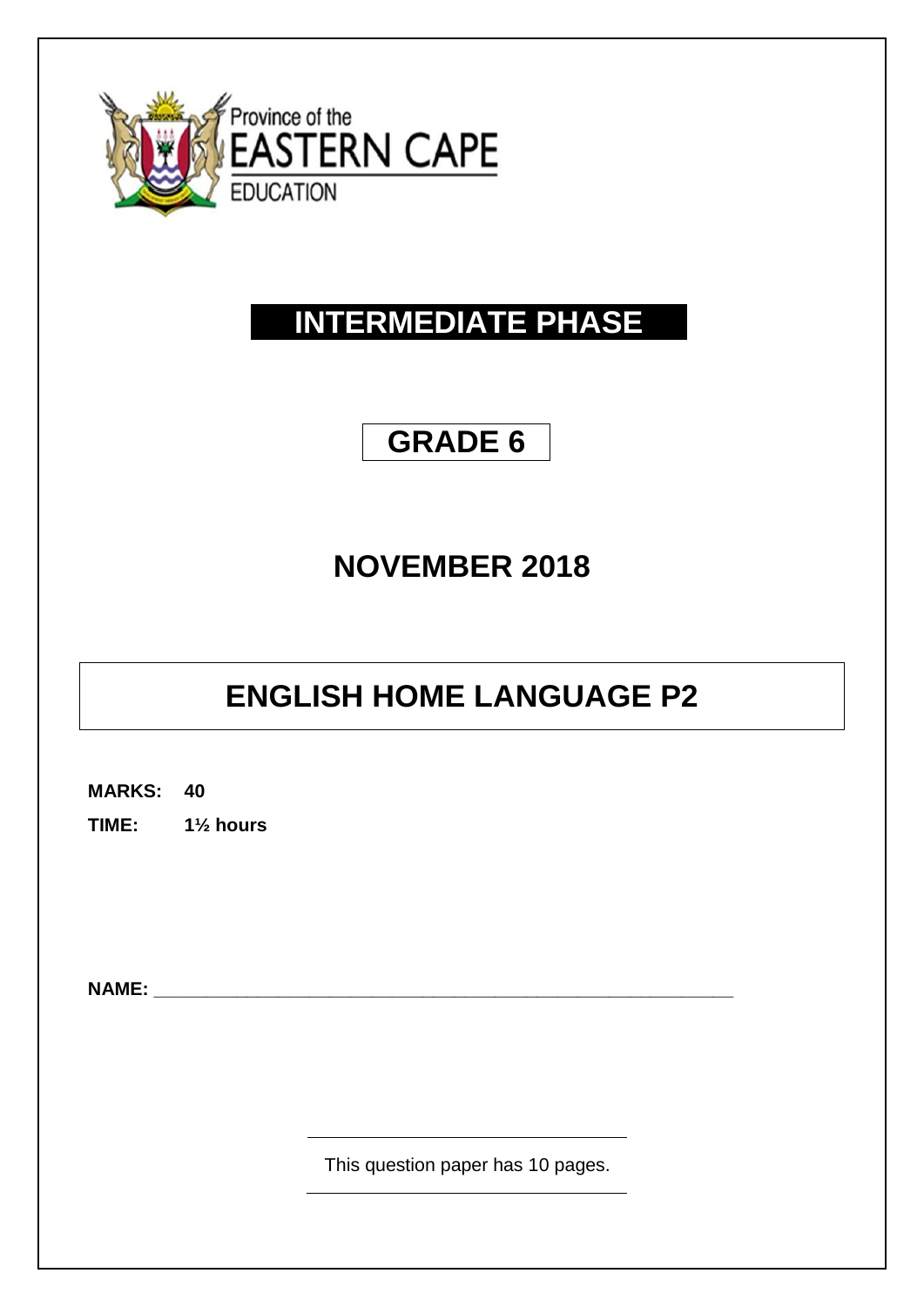#### **INSTRUCTIONS TO LEARNERS**

- 1. Read ALL the instructions carefully.
- 2. Answer ALL the questions.
- 3. Write neatly and legibly.
- 4. This paper consists of:

SECTION A: READING AND VIEWING Story (10 marks) Poster (5 marks) Poetry (5 marks)

SECTION B: LANGUAGE STRUCTURES AND CONVENTIONS  $(30 \div 2 = 15)$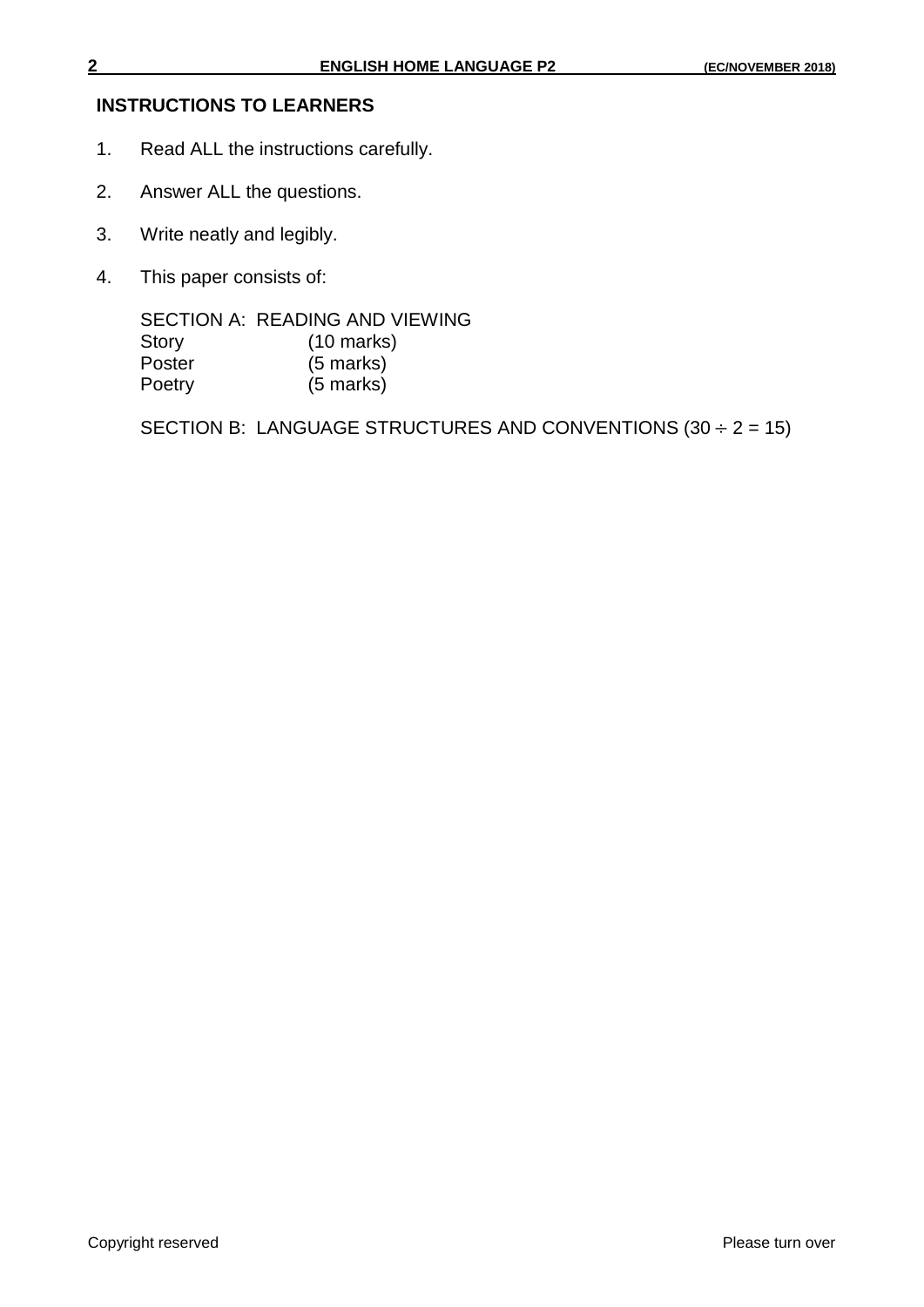5

7

#### **SECTION A: READING AND VIEWING**

### **TEXT 1: STORY**

#### **A PROMISE IS A PROMISE** by Wendy Hartman

Storks are birds with long orange legs and long beaks, that fly from the North to the South and back again. A long time ago, storks were the noisiest birds in the world. 1

They used to talk all the time. All of them used to talk at the same time about different things, but about nothing interesting. Their chattering made the ostrich very angry. He felt that the stork's chattering prevented him from flying. 2

He practised for days, but he never lifted off the ground. "That's it," he said. "Those storks talk too much. They need to be punished." 3



"We can't stand it either," complained the other animals. "You want silence?" asked the lizard. "Just whisper the magic words at midnight and you will have silence. At midnight on the third day the spell will end. After that you must come up with your own plan." The animals followed the lizard's advice. 4

The next day they were amazed because there was no sound coming from the storks as their beaks were shut tightly. At last the animals could talk to each other without having to shout.

The ostrich was delighted about the silence! He ran about, flapping his wings and practising flying in peace and quiet, but he never left the ground. He went to the storks who sat, huddled together with their feathers fluffed and their beaks shut. 6

"Oh dear," said the ostrich, "they look so miserable and hungry. They may be irritating, but they must eat. I wish they could eat without all the talking."

Just before midnight the animals gathered around the storks. "Do you want to end the spell that keeps your beaks from opening?" they asked. The storks nodded eagerly. "Well, we can arrange that," said the ostrich. "You will each promise never ever to speak again. A promise is not be broken." The storks nodded. 8

From that day on storks have been silent. You will still see them clacking their beaks together, pretending to make a noise, but a promise is a promise and they have not broken their promise yet. 9

You will also still see the ostrich running at full speed, flapping his wings trying to fly. Until today he has never been able to fly.

[Adapted from https://nailbali.org-library/multilingual-stories/promise-promise]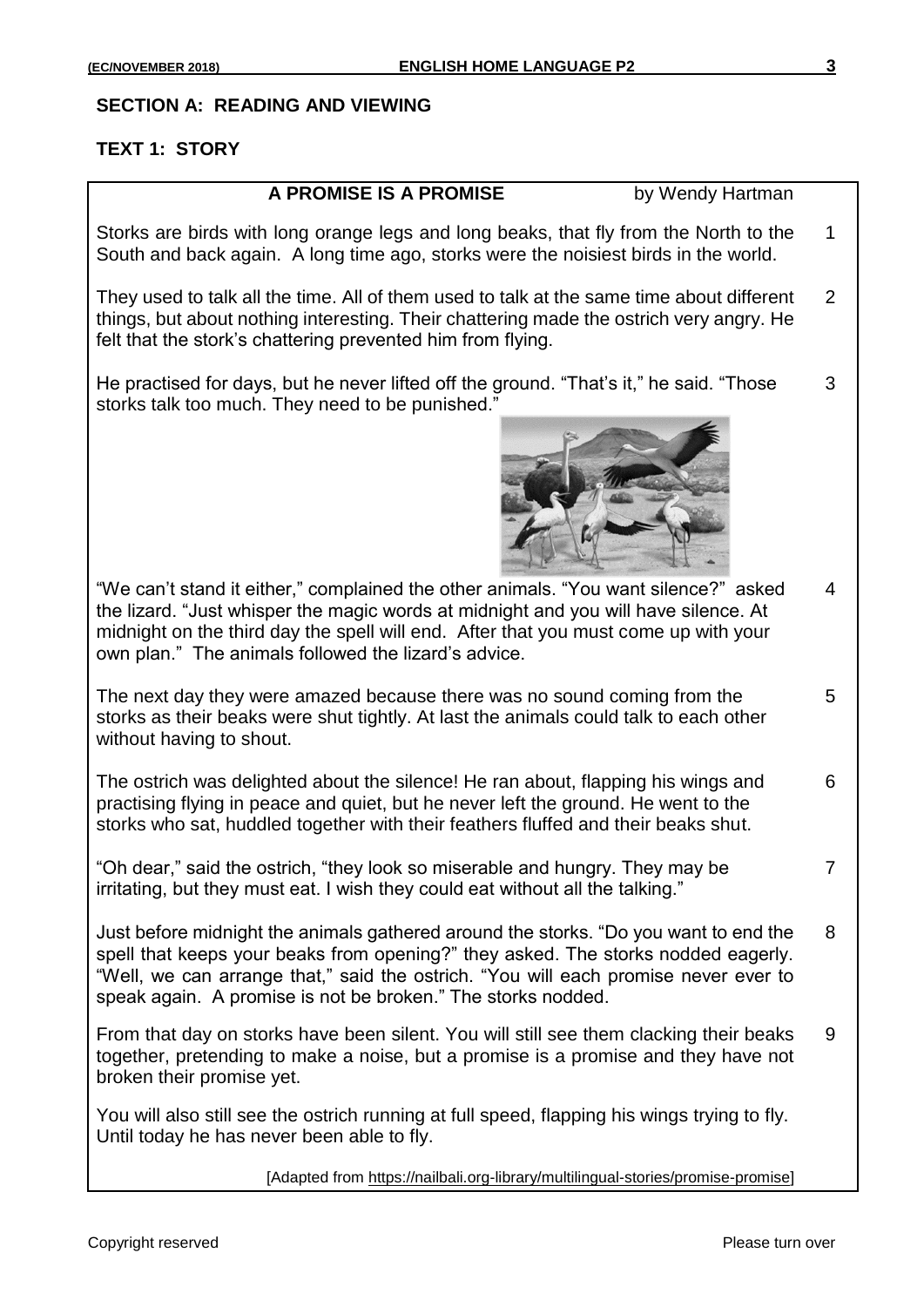#### **ANSWER THE FOLLOWING QUESTIONS.**

- 1. Fill in the missing words to describe the stork. Storks have long, (1.1) \_\_\_\_\_\_\_\_\_\_\_\_\_\_ legs and long (1.2) \_\_\_\_\_\_\_\_\_\_. (2) 2. Which animal also appears in the story other than the storks and the ostrich? A animals B eagle C lizard D stork (1) 3. Choose the letter of the correct answer. The biggest problem with the storks was that they … too much. A complained B talked C flew D ate (1) 4. Name the author of the story.  $\overline{\hspace{2cm}}$  (1) 5. What was the ostrich's greatest wish?  $\overline{\hspace{2cm}}$  (1) 6. What advice did the lizard give to the animals?  $(2)$ 7. State if the following statement is **True** or **False**. The next day the ostrich could fly higher than the storks. True I Halse Give a reason for your answer from the text.
	- (2)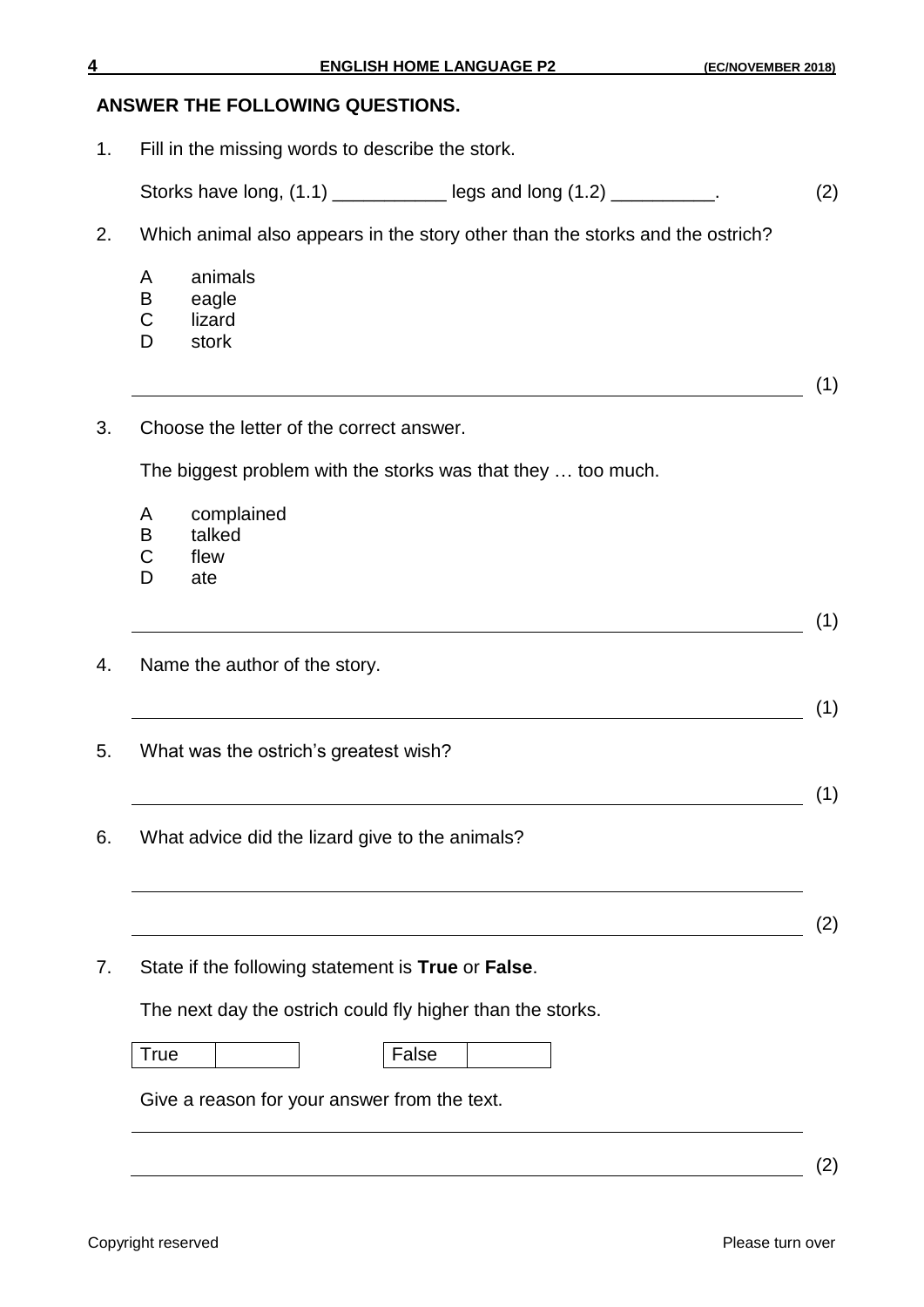8. Why did the ostrich feel sorry for the storks?

9. Give **ONE word** from the passage that means the following:

| 9.1 talking a lot                                        |  |
|----------------------------------------------------------|--|
| 9.2 to speak softly                                      |  |
| 10. What important lesson can you learn from this story? |  |

### **TEXT 2: POSTER**

Study the poster and answer the questions.



11. Which important natural resource is discussed in the poster?

(1)

(1)

(2) **[15]**

12. What is the name of the character in the poster?

(1)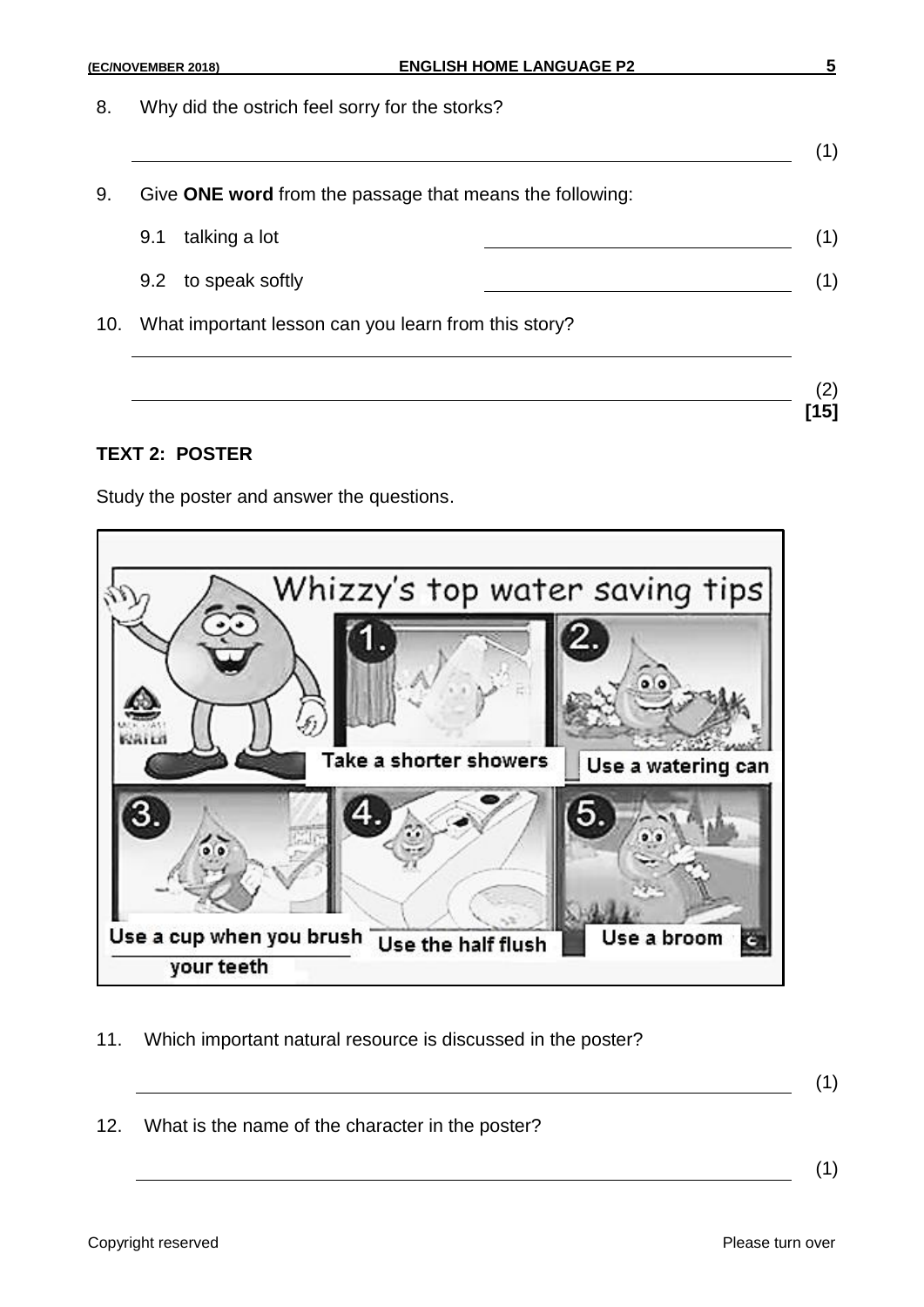13. Name TWO **ways** that we can save water according to the text.

(2)

### 14. Why is it important to save water?

## **TEXT 3: POEM**

Read the poem and answer the questions that follow.

|                | <b>Words are cruel</b>                                                                                                                                                                                                                                                      |
|----------------|-----------------------------------------------------------------------------------------------------------------------------------------------------------------------------------------------------------------------------------------------------------------------------|
|                | by Ellie P.                                                                                                                                                                                                                                                                 |
| 1              | Everyone is different<br>No one is the same<br>We are entitled to our opinions<br>We are allowed to think outside of the box                                                                                                                                                |
| $\overline{2}$ | Stop, stop judging others<br>For doing what they want to do<br>Wearing what they want to wear<br>Thinking how they want to think<br>Daring how they want to dare                                                                                                            |
| 3              | Instead of judging others<br>Judge yourself<br>For not treating others right<br>For not letting someone live their -<br>Life<br>The way they want to                                                                                                                        |
| 4              | It doesn't matter<br>What you think<br>Your opinion is like a balloon without air<br>Your words are meaningless<br>Yet you sit there<br>Judging justifying and jabbing at others<br>Just because you are jealous<br>That they have something<br>That You have always wanted |
| 5              | Confidence                                                                                                                                                                                                                                                                  |
|                | [Source: kid-lit.net/singlestory.cfm?entryid=773]                                                                                                                                                                                                                           |

(1) **[5]**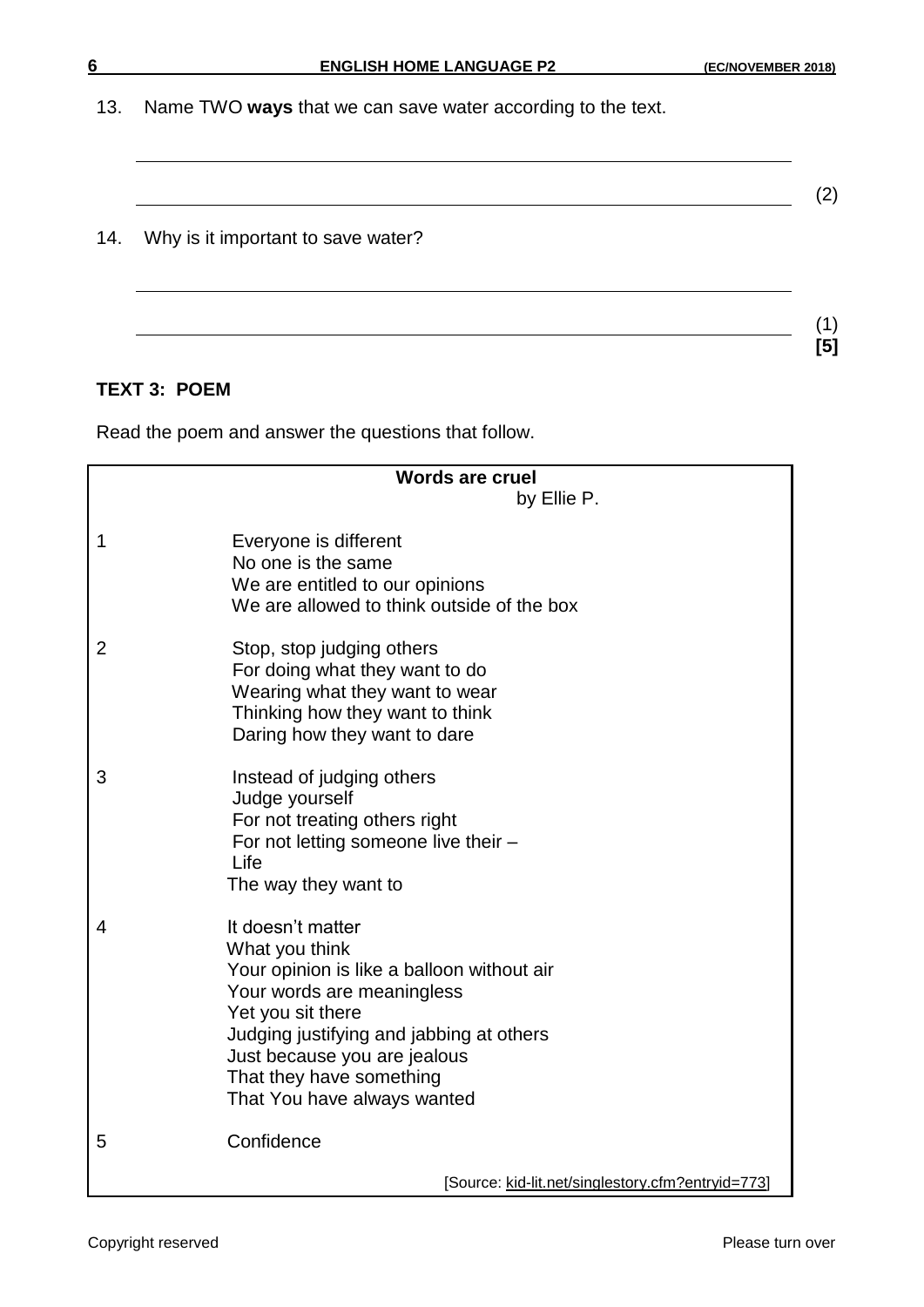#### **Answer the following questions.**

15. Complete the following sentence.

In stanza / verse two, the poet tells us not to … others.

(1) 16. Write down the letter of the correct answer. What is the **figure of speech** in the following line? "your opinion is like a balloon" A alliteration B simile C metaphor D synonym (1) 17. Which word in stanza/verse 4 means 'without purpose or reason'? (1) 18. Underline the example of alliteration in the following line. "judging justifying and jabbing at others" (2) **[5] TOTAL SECTION A: 25**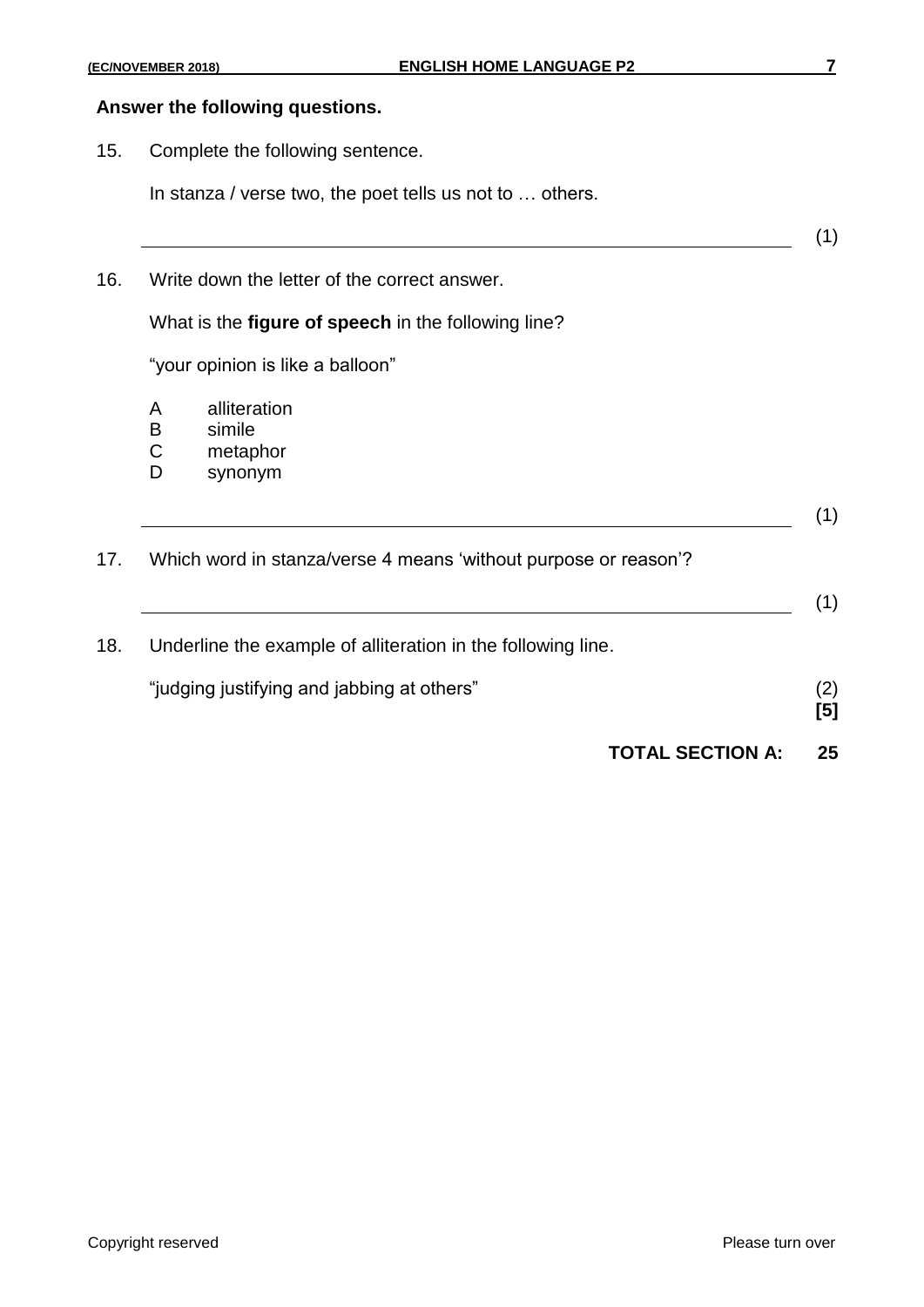#### **SECTION B: LANGUAGE STRUCTURES AND CONVENTIONS**

#### **ANSWER THE FOLLOWING QUESTIONS IN THE CONTEXT OF TEXT 1.**

19. Write down the correct word in brackets.

The storks may be irritating, but they (has / have) to eat.

(1)

20. Match the saying in COLUMN A with the correct meaning in COLUMN B.

Write only the correct letter.

| <b>COLUMN A</b> |                                             |   | <b>COLUMN B</b>                                                                            |  |  |
|-----------------|---------------------------------------------|---|--------------------------------------------------------------------------------------------|--|--|
| 20.1            | A promise made is a<br>promise kept.        | A | If you do something on time, you will<br>reap the benefits of it.                          |  |  |
|                 |                                             |   |                                                                                            |  |  |
| 20.2            | The early bird catches<br>the fattest worm. | B | To accomplish two things at the same<br>time.                                              |  |  |
|                 |                                             |   |                                                                                            |  |  |
| 20.3            | Kill two birds with one<br>stone.           | C | When one makes a promise, it should be<br>done with the intention of following<br>through. |  |  |
|                 |                                             |   |                                                                                            |  |  |
|                 |                                             |   | When you suspect something is not right.                                                   |  |  |

| 20.1 |  |
|------|--|
| 20.2 |  |
| 20.3 |  |

21. Write down ONE **adjective** from the sentence below.

The beautiful stalks looked miserable.

(1)

22. Complete the following sentence using the **conjunction** in brackets.

The ostrich was happy. He can learn how to fly. (because)

(3)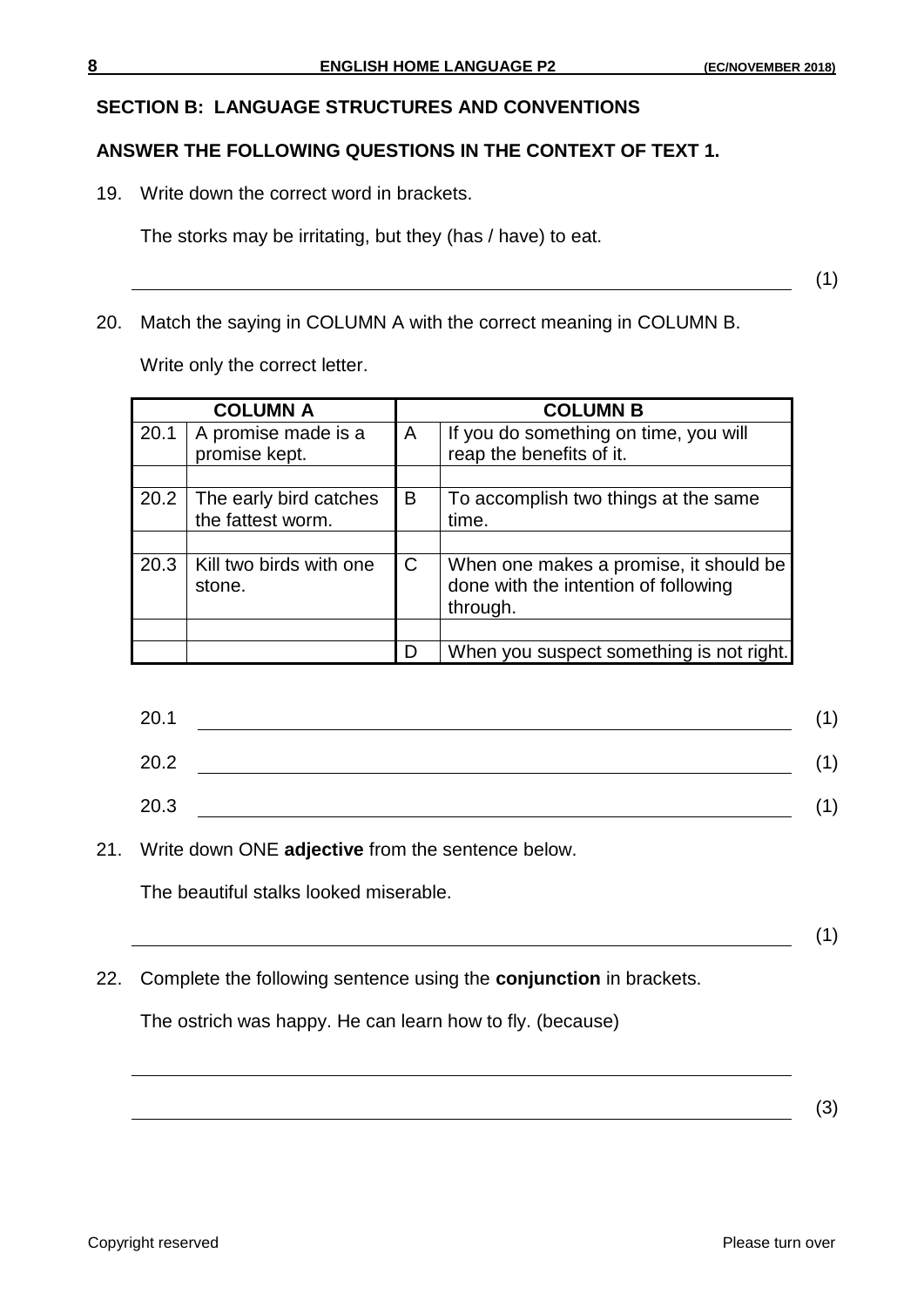The animals gathered together at midnight.

24. Rewrite the sentence below with the correct **punctuation marks.**

the animals were upset because the storks were chattering so much said the lizard.

|     |                                                                                | (3) |
|-----|--------------------------------------------------------------------------------|-----|
| 25. | Write the following <b>contractions</b> in full.                               |     |
|     | Let's go see the wise wizard.                                                  |     |
|     | 25.1                                                                           | (1) |
|     | That's why storks don't talk.                                                  |     |
|     | 25.2                                                                           | (1) |
| 26. | Identify the <b>Subject</b> and <b>Object</b> in the following sentence.       |     |
|     | Just before midnight the animals whispered the magic words.                    |     |
|     | 26.1 Subject:<br><u> 1980 - Andrea Station Barbara, amerikan per</u>           |     |
|     | 26.2 Object:                                                                   | (2) |
| 27. | Identify the <b>verb</b> in the sentence.<br>He did not like their chattering. |     |
|     |                                                                                | (1) |

28. Write down only the correct word in brackets.

Storks **28.1 (is / are)** birds that **28.2 (fly/ flies)** from the North to the South and back again. They used to **28.3 (chat / chatted)** continuously and this upset the other animals.

- 28.1
- 28.2
- 28.3 (3)

(1)